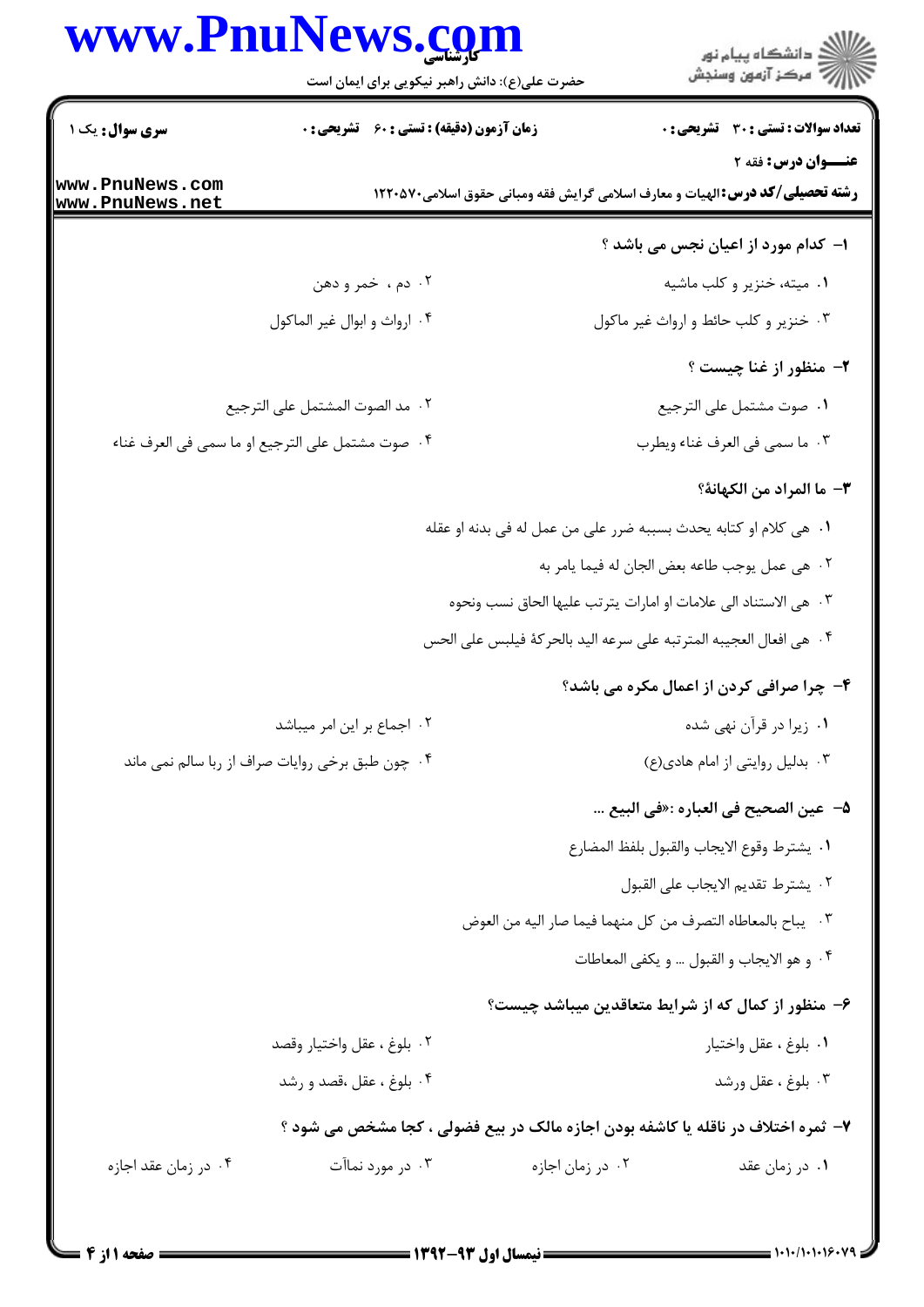## كارشناسي **[www.PnuNews.com](http://www.PnuNews.com)**



حضرت علي(ع): دانش راهبر نيكويي براي ايمان است

| <b>سری سوال : ۱ یک</b>             | <b>زمان آزمون (دقیقه) : تستی : 60 ٪ تشریحی : 0</b>                                                    |                                                                                          | تعداد سوالات : تستي : 30 ٪ تشريحي : 0        |
|------------------------------------|-------------------------------------------------------------------------------------------------------|------------------------------------------------------------------------------------------|----------------------------------------------|
|                                    |                                                                                                       |                                                                                          | <b>عنــوان درس: فقه 2</b>                    |
| www.PnuNews.com<br>www.PnuNews.net |                                                                                                       | <b>رشته تحصیلی/کد درس:</b> الهیات و معارف اسلامی گرایش فقه ومبانی حقوق اسلامی270001 ۱۲۲۰ |                                              |
|                                    | ٨–  مفهوم عبارت مقابل چیست:«یرجع المشتری علی البایع بالثمن ان کان باقیا ، عالما کان او جاهلا »        |                                                                                          |                                              |
|                                    | <b>۱</b> . مشتری از مالک ثمن را میگیرد  اگر باقی باشد، چه مالک عالم یا جاهل به فضولی بودن معامله باشد |                                                                                          |                                              |
|                                    | ۰۲ مشتری از بایع ثمن را میگیرد اگر باقی باشد،چه بایع عالم یا جاهل به فضولی بودن معامله باشد           |                                                                                          |                                              |
|                                    | ۰۳ مشتری از بایع ثمن را میگیرد اگر باقی باشد، چه مشتری عالم یا جاهل به فضولی بودن معامله باشد         |                                                                                          |                                              |
|                                    | ۰۴ مشتری از مالک ثمن را میگیرد اگر باقی باشد، چه مشتری عالم یا جاهل به فضولی بودن معامله باشد         |                                                                                          |                                              |
|                                    |                                                                                                       |                                                                                          | ٩- عين الخطأ في العبارات                     |
|                                    | ٠٢ ان يجز المالک انتزعه من المشترى لانه عين ماله                                                      | ٠١. يرجع المشترى على البايع بما اغترم للمالك                                             |                                              |
|                                    | ۴. يرجع المالك على البايع بما اغترم للمشترى                                                           | ۰۳ لا يكفى فى الاجازة السكوت عند ا <mark>لعق</mark> د مع علمه به                         |                                              |
|                                    |                                                                                                       |                                                                                          | <b>۱۰</b> کدام گروه از اولیاء عقد می باشند ؟ |
|                                    | ٠٢ والدين ، جد ،وكيل                                                                                  |                                                                                          | ۰۱ پدر ، جده ، حاکم و وکیل                   |
|                                    | ۰۴ والدين، وصي و حاكم                                                                                 |                                                                                          | ۰۳ وکیل ، وصی وحاکم                          |
|                                    |                                                                                                       | 11- آیا وکیل می تواند دو طرف عقد را به عهده بگیرد ؟                                      |                                              |
|                                    | ۰۲ نمی تواند                                                                                          |                                                                                          | ۰۱ به طور مطلق می تواند                      |
|                                    | ۰۴ در صورت ضمان می تواند                                                                              | ۰۳ در صورت اذن از جانب موکل می تواند                                                     |                                              |
|                                    |                                                                                                       |                                                                                          | 1٢- ليس من شرايط العوضين في البيع            |
|                                    | ٠٢ ان يكون طلقا                                                                                       |                                                                                          | ٠١. ان كون المبيع مما يملك                   |
|                                    | ۰۴ علم الثمن قدرا لا جنسا و وصفا                                                                      |                                                                                          | ۰۳ ان یکون مقدورا علی تسلیمه                 |
|                                    |                                                                                                       | <b>۱۳</b> - منظور از "ترک الحکرهٔ " در آداب بیع چیست؟                                    |                                              |
|                                    | ۰۲ ترک ربا در معامله است                                                                              |                                                                                          | ۰۱ ترک سوم است                               |
|                                    | ۰۴ ترک احتکار در معامله است                                                                           | ۰۳ ترک ربح بر کسی که وعده ی احسان به او داده است                                         |                                              |
|                                    |                                                                                                       |                                                                                          | ١۴– عين الخطأ في العبارات                    |
|                                    |                                                                                                       | ١.  يجوز الاكل مما يمر به من ثمر الفواكهٔ بشرط عدم القصد و الافساد                       |                                              |
|                                    |                                                                                                       |                                                                                          | ٢. لا يجوز بيع الثمرة بجنسها                 |
|                                    |                                                                                                       |                                                                                          | ٠٣ يجوز بيع الخضر بعد انعقادها               |
|                                    |                                                                                                       |                                                                                          | ۰۴ يجوز بيع الثمار بعد بدو صلاحها            |
|                                    |                                                                                                       |                                                                                          |                                              |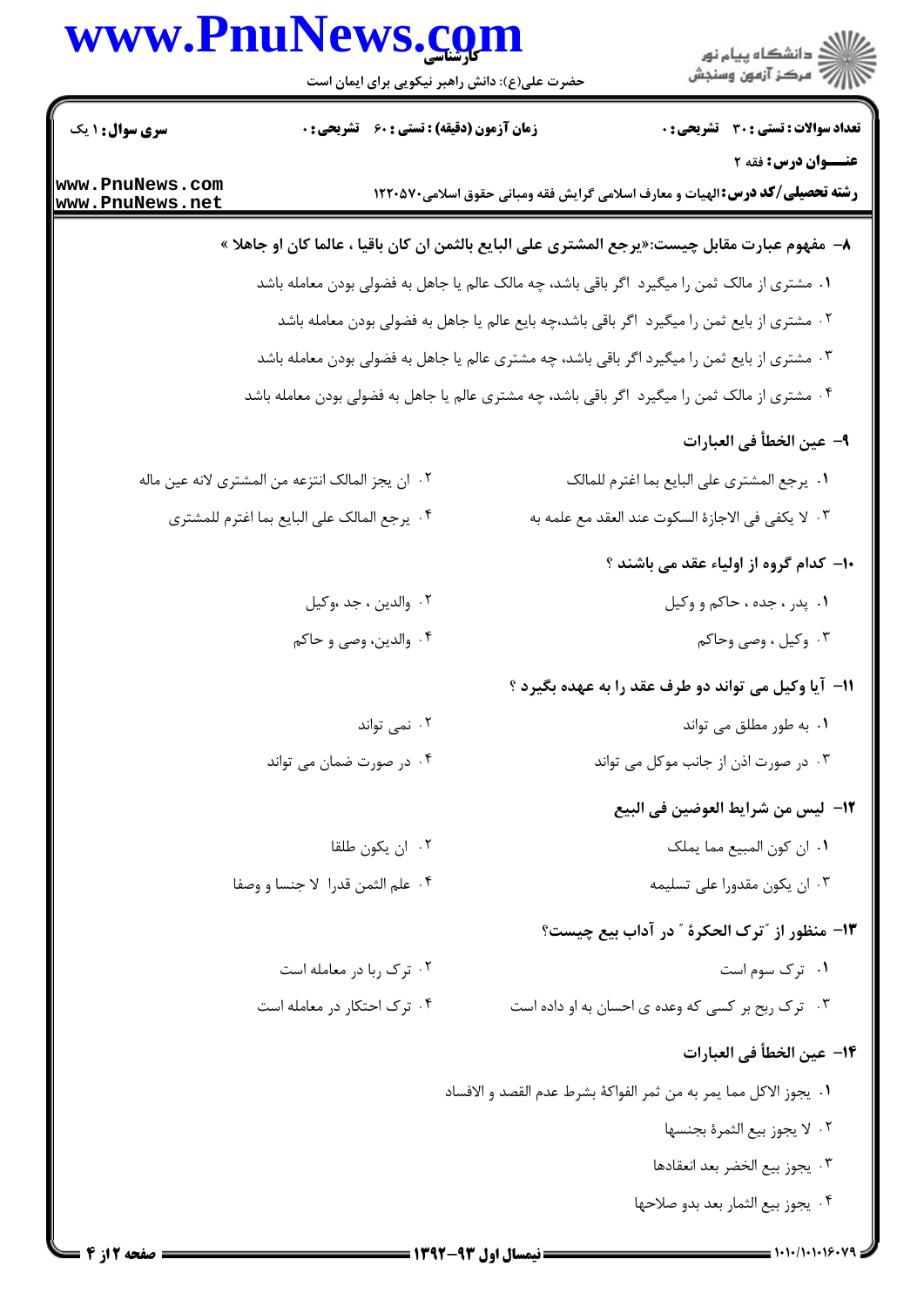|                                    | www.PnuNews.com                                                                                              |                                                                        | ر<br>دانشڪاه پيام نور)<br>ا∛ مرڪز آزمون وسنڊش                                                                 |
|------------------------------------|--------------------------------------------------------------------------------------------------------------|------------------------------------------------------------------------|---------------------------------------------------------------------------------------------------------------|
|                                    | حضرت علی(ع): دانش راهبر نیکویی برای ایمان است                                                                |                                                                        |                                                                                                               |
| <b>سری سوال : ۱ یک</b>             | <b>زمان آزمون (دقیقه) : تستی : 60 گشریحی : 0</b>                                                             |                                                                        | <b>تعداد سوالات : تستی : 30 ٪ تشریحی : 0</b>                                                                  |
| www.PnuNews.com<br>www.PnuNews.net |                                                                                                              |                                                                        | عنــوان درس: فقه ۲<br><b>رشته تحصیلی/کد درس:</b> الهیات و معارف اسلامی گرایش فقه ومبانی حقوق اسلامی٧٠٥٧٠ ۱۲۲۰ |
|                                    |                                                                                                              |                                                                        | ۱۵– عدم قبض در مجلس در بیع صرف موجب…                                                                          |
|                                    | ۰۲ حق فسخ براي بايع است                                                                                      |                                                                        | ۰۱ بطلان معامله می شود                                                                                        |
|                                    | ۰۴ موجب حق فسخ براي طرفين معامله است                                                                         |                                                                        | ۰۳ حق فسخ برای مشتری است                                                                                      |
|                                    | 1۶− عبارت «هو بيع مضمون في الذمه مضبوط بمال معلوم مقبوض في المجلس الي اجل معلوم بصيغه خاصه »تعريف كدام گزينه |                                                                        | می باشد؟                                                                                                      |
| ۰۴ بيع نسيه                        | ۰۳ بيع فضولي                                                                                                 | ٠٢ بيع سلف                                                             | ١. بيع صرف                                                                                                    |
|                                    |                                                                                                              |                                                                        | ۱۷– در کدام بیع، بایع از مقدار سود خبر می دهد ؟                                                               |
| ۰۴ مواضعه                          | ۰۳ تولیه                                                                                                     | ۰۲ مرابحه                                                              | ۰۱ مساومه                                                                                                     |
|                                    |                                                                                                              |                                                                        | <b>۱۸</b> – کدام گزینه در مورد خیار مجلس صحیح می باشد؟                                                        |
|                                    | ٠٢ لا يزول بالحائل بينهما                                                                                    |                                                                        | ۰۱ هو ثابت للمشتری خاصه                                                                                       |
|                                    | ۰۴ هو ثابت بعد دخول اليل                                                                                     |                                                                        | ۰۳ هو مختص بالبيع و الصلح                                                                                     |
|                                    |                                                                                                              |                                                                        | ۱۹- کدام مورد از مسقطات تمام خیارات می باشد ؟                                                                 |
|                                    | ۰۲ تصرف                                                                                                      |                                                                        | ۰۱ شرط سقوط خیار در حین عقد                                                                                   |
|                                    | ۰۴ جدایی طرفین عقد واسقاط خیار بعد عقد                                                                       |                                                                        | ۰۳ جدایی طرفین عقد                                                                                            |
|                                    |                                                                                                              |                                                                        | ٢٠– من مسقطات الرد والارش في الخيار العيب                                                                     |
|                                    | ٢٠. الرضا بالعيب بعد العقد او حدوث العيب بعد القبض                                                           |                                                                        | ٠١. التصرف في المبيع                                                                                          |
|                                    | ٠۴ العلم بالعيب بعد عقد                                                                                      |                                                                        | ٠٣ الرضا بالعيب بعد العقد                                                                                     |
|                                    |                                                                                                              |                                                                        | <b>٣١- حكم عبارت ذيل كدام است</b>                                                                             |
|                                    |                                                                                                              | «لو جعل لحال ثمنا ولموجل ازيد منه او فاوت بين الاجلين في الثمن …»      |                                                                                                               |
| ۰۴ صح مطلقا                        | ۰۳ صح في اشهر القولين                                                                                        | ٠٢ بطل لاطلاق الرواية                                                  | ٠١. بطل لجهاله الثمن                                                                                          |
|                                    |                                                                                                              |                                                                        | ٢٢– عين الخطأ في العبارات                                                                                     |
|                                    |                                                                                                              |                                                                        | ٠١. لو تلف المبيع قبل القبض فمن المشترى                                                                       |
|                                    |                                                                                                              | ٢.  ان تلف بعض المبيع قبل قبض تخير المشترى في الامساك مع الارش و الفسخ |                                                                                                               |
|                                    |                                                                                                              |                                                                        | ٠٣ اطلاق العقد يقتضى قبض العوضين                                                                              |
|                                    |                                                                                                              |                                                                        | ۰۴ يجوز اشتراط تاخير اقباض المبيع مدة معينه                                                                   |
|                                    |                                                                                                              |                                                                        |                                                                                                               |